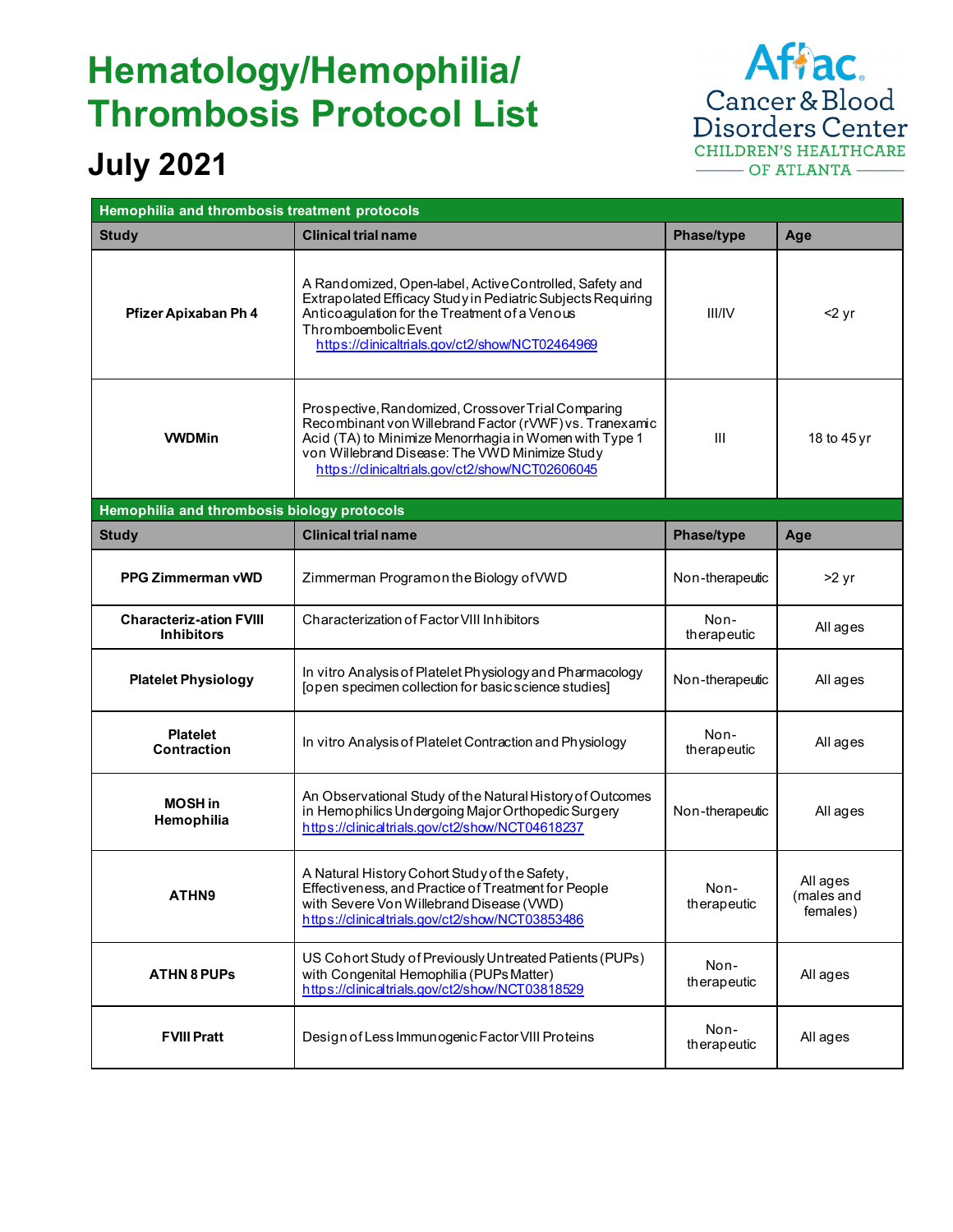| <b>Hem Biorepository</b>              | Emory University/Children's Healthcare of Atlanta<br>(CHOA) Hemostasis and Thrombosis Biorepository<br>https://clinicaltrials.gov/ct2/show/NCT04398628                                                                                                                                                                                                      | Non-<br>therapeutic | Any age<br>(includes<br>undiagnosed<br>family<br>members) |  |  |
|---------------------------------------|-------------------------------------------------------------------------------------------------------------------------------------------------------------------------------------------------------------------------------------------------------------------------------------------------------------------------------------------------------------|---------------------|-----------------------------------------------------------|--|--|
|                                       | Hemophilia and thrombosis supportive treatment and non-therapeutic protocols                                                                                                                                                                                                                                                                                |                     |                                                           |  |  |
| <b>Hem MOTIVATE</b>                   | MOdern Treatment of Inhibitor - PositiVe PATiEnts with<br>Haemophilia A - An International Observational Study<br>(MOTIVATE)<br>https://clinicaltrials.gov/ct2/show/NCT04023019                                                                                                                                                                             | Non-therapeutic     | Males any age                                             |  |  |
| <b>Hematology treatment protocols</b> |                                                                                                                                                                                                                                                                                                                                                             |                     |                                                           |  |  |
| <b>Study</b>                          | <b>Clinical trial name</b>                                                                                                                                                                                                                                                                                                                                  | Phase/type          | Age                                                       |  |  |
| APL2-PNH-209                          | APL2-PNH-209, An Open-label, Single-arm, Phase 2 Study<br>to Evaluate the Safety, Pharmacokinetics, and Biologic<br>Activity of Pegcetacoplan in Pediatric Patients with<br>Paroxysmal Nocturnal Hemoglobinuria                                                                                                                                             | $\mathbf{I}$        | ≥12 to <u>&lt;</u> 17 yr                                  |  |  |
| ICON3 ETB115JUS33T                    | A Phase 3 Study of Eltrombopag vs. Standard First-Line<br>Management for Newly Diagnosed Immune<br>Thrombocytopenia (ITP) in Children<br>https://clinicaltrials.gov/ct2/show/NCT03939637                                                                                                                                                                    | III                 | 1 to $<$ 18 yr                                            |  |  |
| <b>Gen Hem</b><br>AVA-Ped-301         | A Phase 3b, Multi-center, Randomized, Double-blind,<br>Placebocontrolled, Parallel-group Trial with an Open-label<br>Extension Phase to Evaluate the Efficacy and Safety of<br>Avatrombopag for the Treatment of Thrombocytopenia in<br>Pediatric Subjects with Immune Thrombocytopenia for ≥6<br>Months<br>https://clinicaltrials.gov/ct2/show/NCT04516967 | Illb                | $≥6$ mo                                                   |  |  |
| <b>Hematology biology protocols</b>   |                                                                                                                                                                                                                                                                                                                                                             |                     |                                                           |  |  |
| <b>Study</b>                          | <b>Clinical trial name</b>                                                                                                                                                                                                                                                                                                                                  | Phase/type          | Age                                                       |  |  |
| <b>Hem Biorepository</b>              | Emory University/Children's Healthcare of Atlanta<br>(CHOA) Hemostasis and Thrombosis Biorepository<br>https://clinicaltrials.gov/ct2/show/NCT04398628                                                                                                                                                                                                      | Non-<br>therapeutic | Any age<br>(includes<br>undiagnosed<br>family<br>members) |  |  |
| Hemoglobin Disorder Biorep            | Characterizing the Complications Associated with Therapeutic<br>Blood Transfusions for Hemoglobinopathies                                                                                                                                                                                                                                                   | Non-<br>therapeutic | Any age                                                   |  |  |
| Hematology non-therapeutic protocols  |                                                                                                                                                                                                                                                                                                                                                             |                     |                                                           |  |  |
| <b>Study</b>                          | <b>Clinical trial name</b>                                                                                                                                                                                                                                                                                                                                  | Phase/type          | Age                                                       |  |  |
| <b>Agios PKD Registry</b>             | AG348-C-008, Pyruvate Kinase Deficiency Global<br>Longitudinal Registry<br>https://clinicaltrials.gov/ct2/show/NCT03481738                                                                                                                                                                                                                                  | Registry            | Any age                                                   |  |  |
| <b>PARCITP</b>                        | Pediatric and Adult Intercontinental Registry on Chronic<br>Idiopathic Thrombocytopenia Purpura (worldwide database<br>on chronic ITP followed by side studies)                                                                                                                                                                                             | Registry            | >2 mo                                                     |  |  |